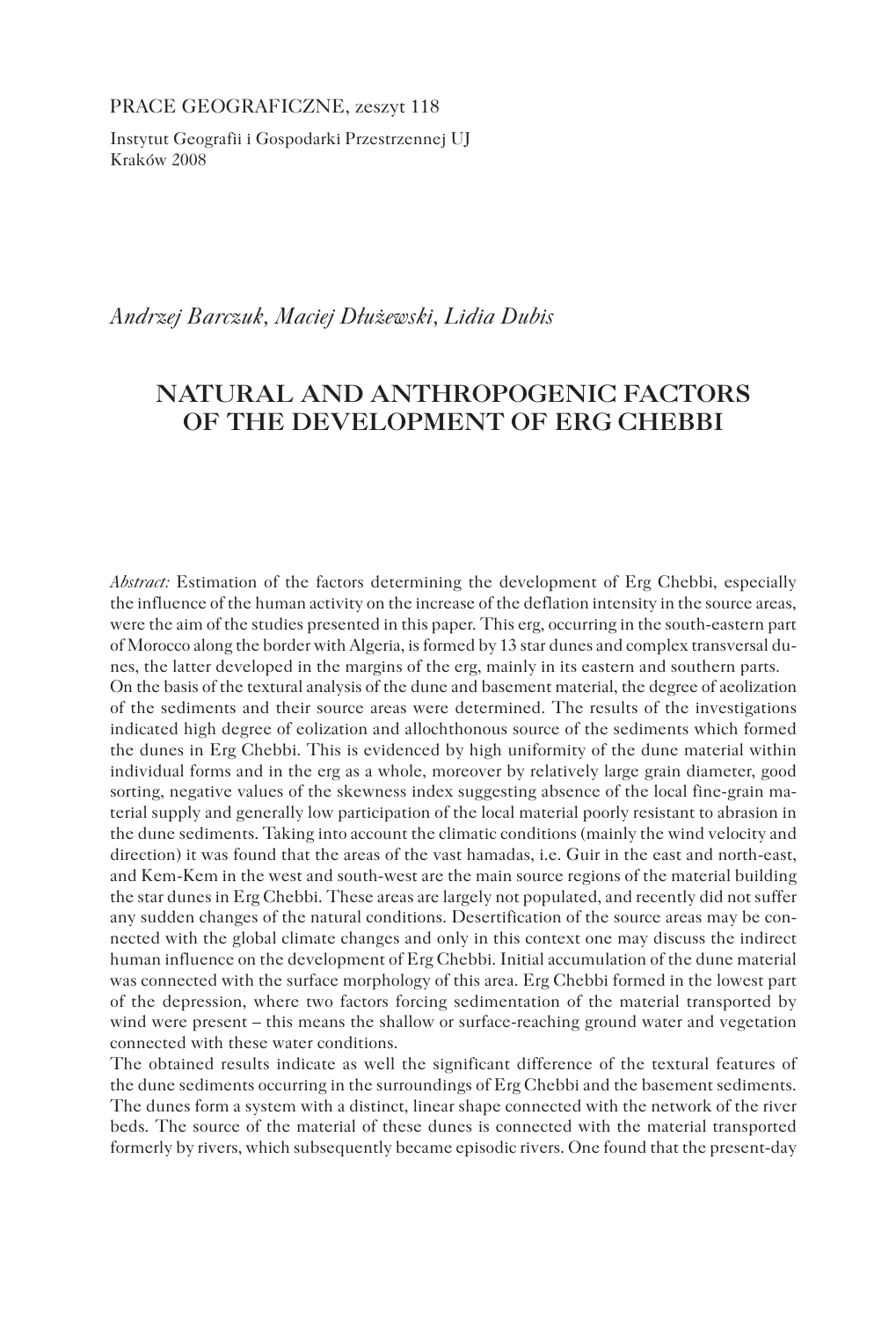absence of flow in the river beds, which are source of material for these dunes, is connected with the decrease of precipitation and degradation of the plant assemblages, the latter resulting in poorer retention of water, and only in slight degree – with decrease of water supply caused by the local human activity.

On the basis of the performed studies one also found that the fast change of certain environmental factors in the area of Erg Chebbi, resulting from strong recent anthropopression, was not in the past and is not presently of any real importance for the development of this dune field.

*Key words:* dune development reasons, star dunes, dune sediment source, sediment textural features, Erg Chebbi, NE Morocco.

# **1. Introduction**

The determination of the basic factors influencing the development of Erg Chebbi was the aim of the recent studies. The estimation of the anthropopression in the present-day development of this dune field was the most important question, which has been formulated at the start of the studies. To solve this problem, one determined the source of the aeolian material. Subsequently, knowing the alimentation areas, it was possible to analyse the physical-geographic features of these areas, considering especially the factors, which influenced the intensity of the deflation process. The next stage of the investigation concerned the possible changes of these factors, what could determine to an important degree the development of Erg Chebbi. The recognition of the reasons for these changes, especially the answer, if these changes result directly or indirectly from the human activity, was the last but very essential part of these works.

Erg Chebbi is situated in the southeastern part of Morocco, close to the Algerian border, to the southeast from the settlement of Rissani and the Tafilalt region (Figure 1).

Erg Chebbi is the sole dune field in Morocco to which the term "erg" is applicable, though considering its size; it is one of the smallest ergs of the Sahara Desert. It comprises 13 star dunes of the total surface of  $110 \text{ km}^2$  (the maximum meridional length is ca. 18 km, and the maximum longitudinal width ca. 9 km). Thus its surface is ten to dozens times smaller than the surface of the other Saharan ergs. The maximum height of the dunes does not exceeds 200 m, reaching a half of the height of the highest dunes in the Sahara Desert (Photo 1).

### **2. Physical-geographic characteristic of the region**

Erg Chebbi is situated in an extensive tectonic-karst-deflation depression of the average depth of 400 m (Figure 1). From the east side it is bordered by a distinct escarpment of the vast, flat hamada of Guir, from the south by hamada of Dra and from the west by the Kem-Kem hillocks. The surface of the depression is generally flat, scarcely cut by the network of the beds of the episodic rivers and inclined from the north (750 m a.s.l.) to the south (675 m a.s.l.).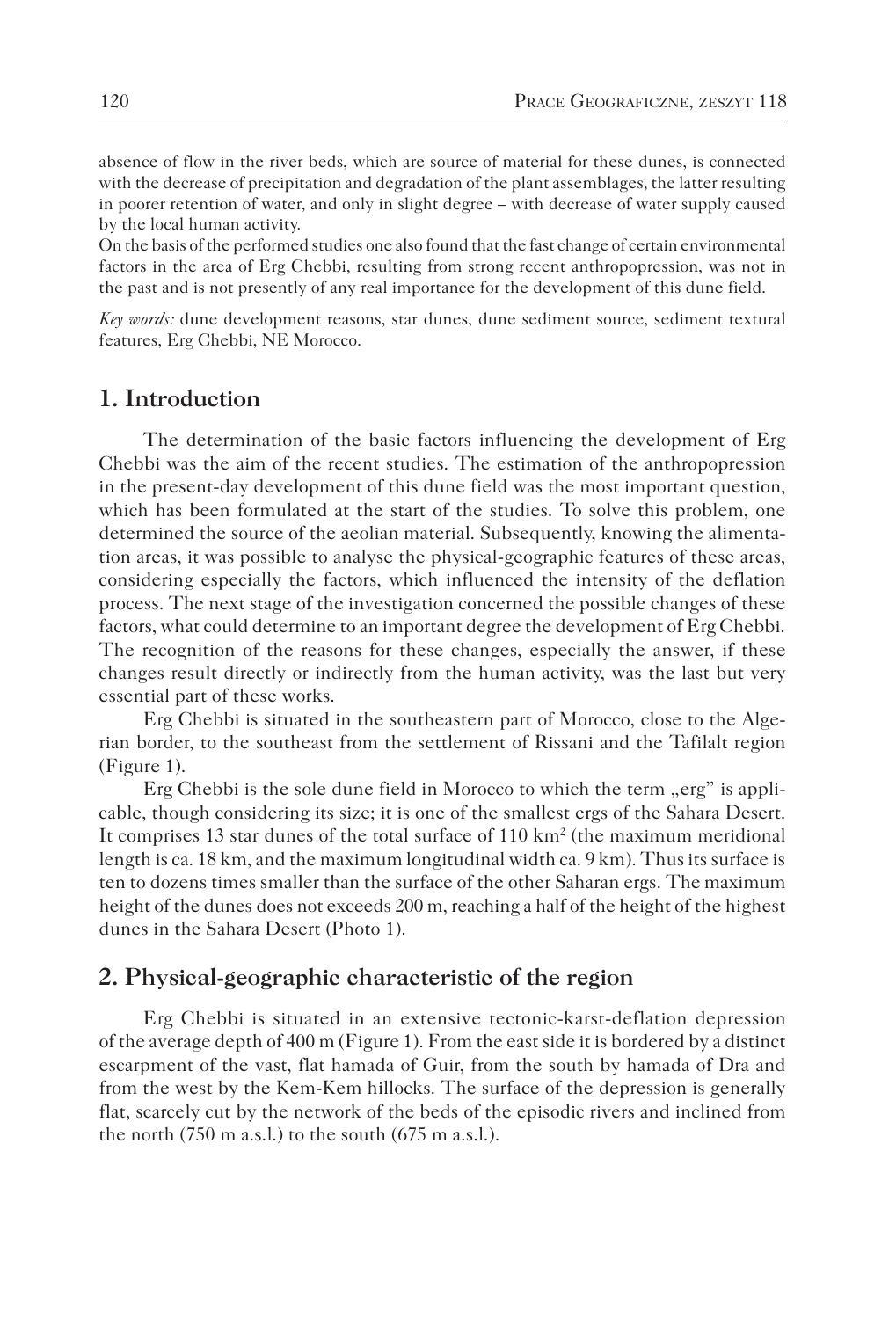Beyond the material of the aeolian origin, the floor of the depression is filled by the recent and Pleistocene sediments of the rivers and periodic lakes, mainly the muds of the alluvial flats (Figure 2). The older part of the depression filling consists of the Pleistocene alluvial and fans and pediments formed in pluvial periods. Large, central, slightly elevated area is built by Upper Carboniferous dark gray clayey shale with intercalations of the fine-grained sandstone and red ferric-mineral-bearing fan sediments. Other sediments of the bedrock, as shown in the map (Figure 2) occupy distinctly smaller surface (Barczuk et al. 2006).

Climatic conditions of the considered region are typical of the continental hot desert climate. There occur characteristic great temperature changes both in annual and daily cycles. At Rissani Station, 30 km to the north-west from the Erg Chebbi, the maximum average temperature during a year was in August (45.3°C) and the minimum one – in January (-4.1°C). The daily temperature changes in the summer may exceed 30°C for air and 50°C on the surface of the sandy soil (Benmohammadi 2001). So high temperatures cause strong evaporation, which in this region may achieve almost 3000 mm per year. Precipitation is very irregular. At Rissani one noted the total annual precipitation from 12.3 to 152 mm (average 70 mm) with a distinct increase of the precipitation sums in September to November and in March and April. Direction and velocity of wind are the most important elements of the climate influencing the development of the dune fields. At Rissani one noted 36.2% of windy period with the velocity lower than  $1 \text{ m} \cdot \text{s}^{-1}$ , 34.1% with the velocity from 1 to 4 m $\text{s}^{-1}$ , 20.7% with the velocity from 4 to 6 m·s<sup>-1</sup> and 9% with the velocity exceeding 6 m·s<sup>-1</sup>. A significant velocity of wind has been observed from March to September with the highest values (an average exceeding 6 m·s<sup>-1</sup>) in April, June and August. The active wind  $($ >4 m·s<sup>-1</sup>) blows from two opposite directions: SW and NE (Benmohammadi 2001).

The depression is watered by Oued (Wadi) Ziz, flowing in a broad valley. It is one of the longest rivers in Morocco, and it was a permanent river to the Moroccan-Algerian border till the beginning of 1970s. Clastic material is supplied together with water to the depression, especially during the large inflows connected with snow melting in the High Atlas, dewatered by Oued Ziz. This material was accumulated in the discussed area in large quantities. The accumulation decreased distinctly, when in the early 1970s one of the largest dams in Morocco has been built near the town of Errachidia. The regulation of the flow caused that Oued Ziz below the Rissani settlement changed into an episodic river. Fluvial transport of the material to the depression currently takes place only by short episodic rivers having their sources in the escarpments bordering the depression. These rivers are numerous, however the flow in them appears every dozen or so years due to low, irregular precipitation and intense evaporation. Construction of the Hassan Abdahil Dam led to extinction of Dajet Srji, what extended significantly the area sensitive to deflation. Broad bed of the Ziz River filled mainly by the sandy material after drying is the area of development of the aeolian processes as well. Absence of supply to the ground waters caused the lowering of the ground water table in the central, lowermost part of the depression in the center of the Erg Chebbi dunes. Till the end of the 1990s several small lakes periodically filled by water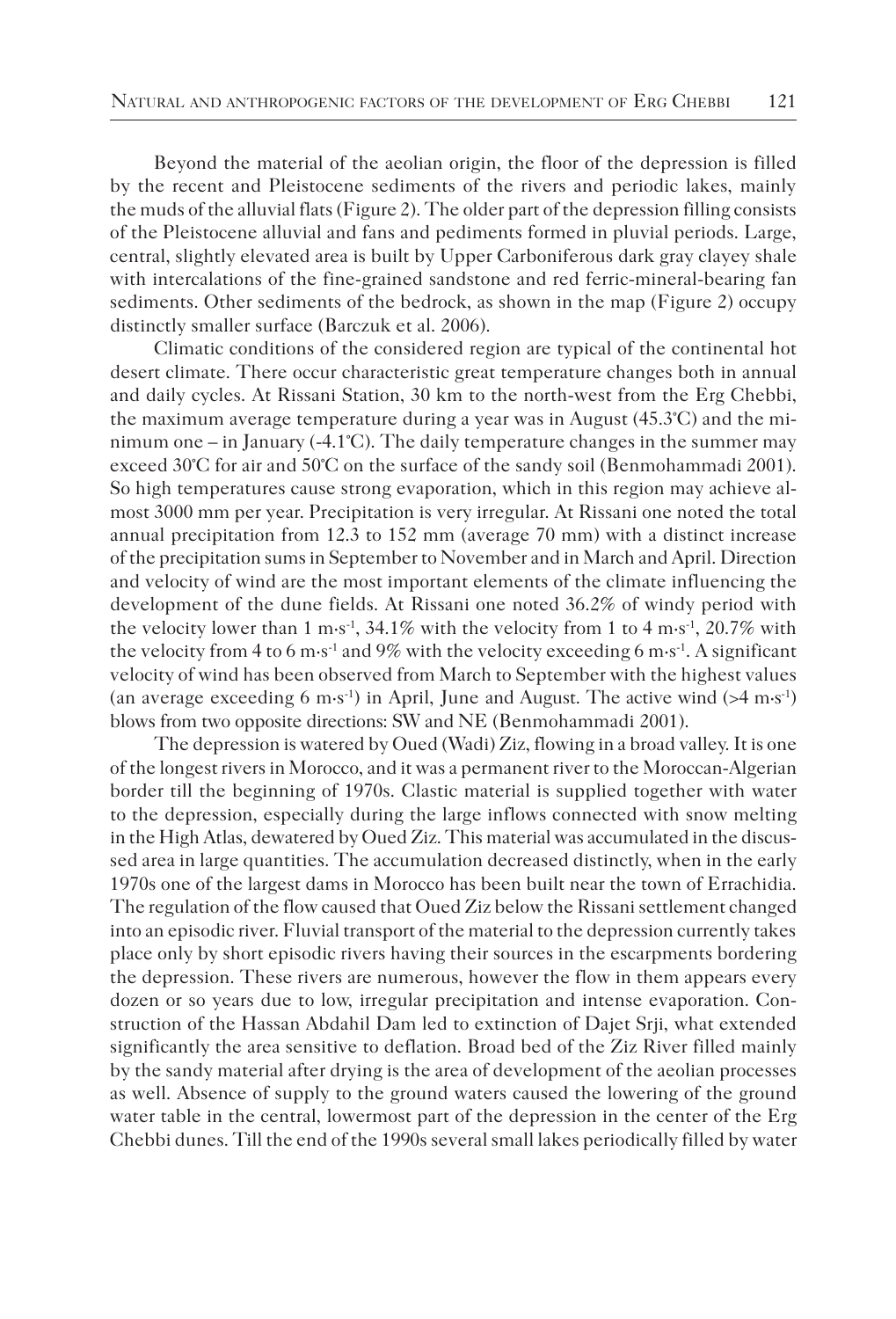existed in the center of the erg. Presently, water appears in them rarer and rarer and the water table of ground waters systematically goes down. Water supply to the oases in the marginal zone surrounding the erg by the currently expanding system called *foggar* is another reason for the lowering of the ground water table in the area of the erg (Photo 2). Scooping of water, like in the ancient Persia 2300 years ago (Oleil 1994), goes by digging several-meter-deep and several-kilometer-long channels, which drain ground water and lead it gravitationally toward the oases.

Vegetation in the considered area is very scarce. The reg area is almost completely without plants, because of lack of water and deflation, precluding soil formation. Rare grassy vegetation may be found on the dunes even at the height of dozens of meters. Apparently, the relatively favorable conditions for this type of plant are connected with its low water needs and the substrate suitable for the grass occurring there. Water supply comes mainly from dew, which in the continental hot climate in the winter months forms relatively regularly on the surface of the dunes. Compact vegetation cover may be found only within the oases – in the places with shallow ground water table or with systematic artificial watering.

### **3. Description of the dune forms**

The dunes forming Erg Chebbi belong to the star type, consisting of several branches and very small apical surface (Photo 3) (Barczuk et al. 2006). Due to variable wind directions occurring in this area it is difficult to indicate the side of the prevailing steeper slopes. On the basis of the own observations it is concluded that somewhat longer slopes with the inclination of the natural accumulation angle (which in the case of Erg Chebbi is 30-31°) (Photo 4) occurs on the side facing the erg interior, independently of the dune location with respect to the sides of the world. Between the dunes, inside the erg one observed numerous transversal dunes with the relative height from few to a dozen meters and variable directions of their axes. It seems that the changes of the air mass flow forced by the star dunes, as the obstacles are the reason for this variability. Within Erg Chebbi the inter-dune surfaces filled by the aeolian material prevail. Very small parts of the reg without aeolian accumulation occur exclusively in the central part of the erg within the episodic lakes (Photo 5).

Dunes surrounding Erg Chebbi, especially those in its eastern and southern margin, belong mainly to the complex transversal variety with the maximum height up to 20 meters (Photo 6). Their occurrence is connected with the large episodic river, presently embracing Erg Chebbi on its eastern side (Figure 3).

# **4. Methods**

The determination of the source of the sediments and evaluation of the degree of their degree of aeolization i. e. the degree of transformation of the source sediments in the aeolian ones (Mycielska-Dowgiałło 1992) have been made on the basis of the analysis of the textural features of this sediment (Mycielska-Dowgiałło, Rutkowski 1995). Forty five samples of the dune and basement sediments have been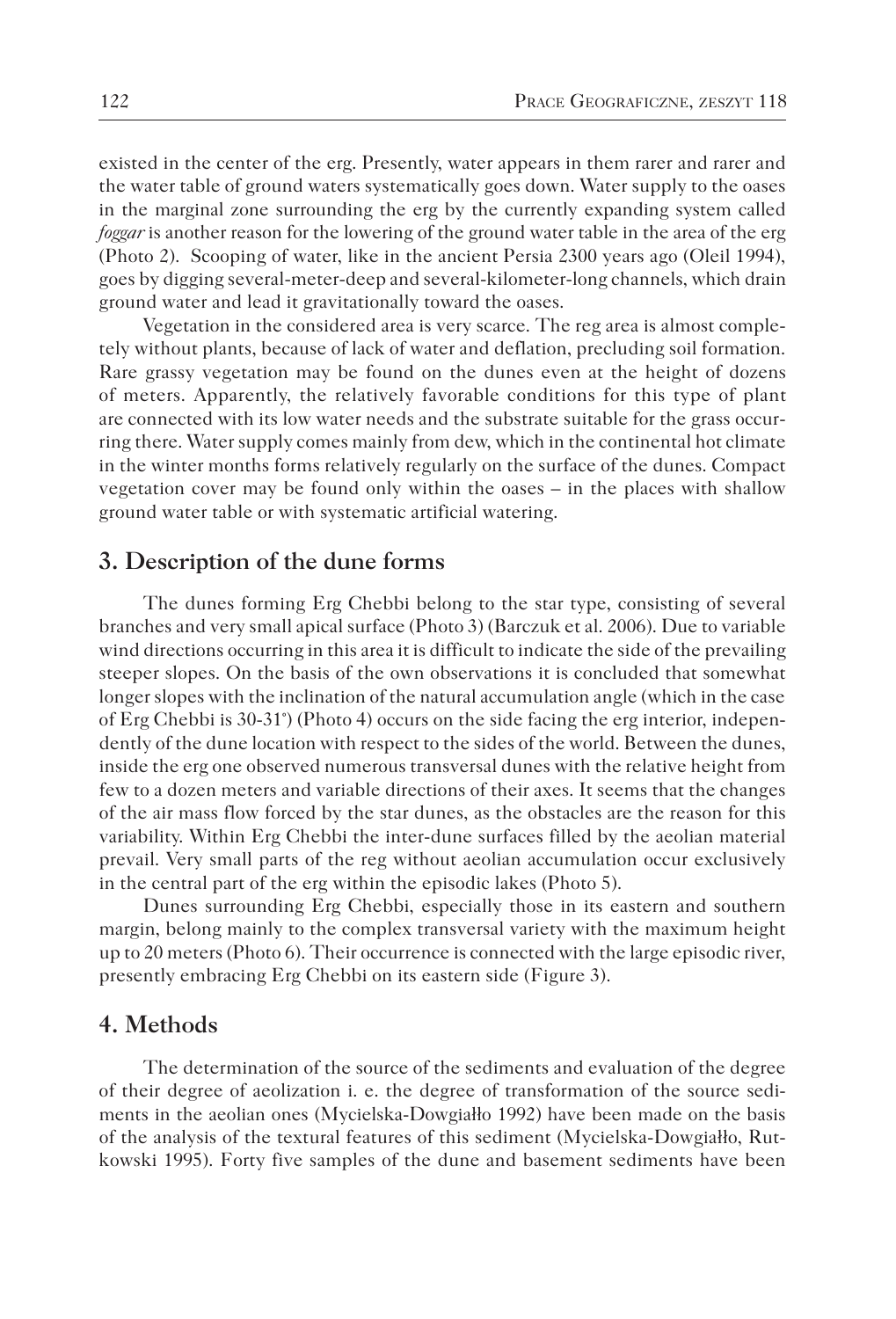collected (Figures 1 and 4) to analyze their granulation, and, in the selected samples, their mineral composition. Results of the granulation analysis yielded the frequency and cumulative granulation curves in the scale of probability (Mycielska-Dowgiałło 1995). On this basis the granulation indices according to the Folk and Ward (1957) formulae were calculated, i. e. the grain diameter  $(M_z)$ , standard deviation  $(\sigma_1)$  and skewness  $(Sk_1)$ .

The laboratory investigation included analysis of granulation and analysis of mineral compositions of the dune and basement sediments.

The granulation analysis has been made by means of the laser particle counter "Analysette 22" produced by Fritsch. Use of the laser method of the grain measurement to the complete analysis of the sample was possible due to the aeolian origin of the studied material. The maximum grain diameter of the studied sediment did not exceed 1 mm. The results of the triple measurements of each sample have had deviations not exceeding 5%. Somewhat greater error was found for the measurements of the basement sediments; the latter though had smaller grains than those of the aeolian material, however, are formed from less durable clayey material.

Microscope analysis of so-called granular preparations was the main investigating method allowing the determination of the mineral and lithologic composition of the dune and basement sediments. This analysis is widely used in the sedimentary rocks petrology (Barczuk 1992, Kosmowska-Ceranowicz, Buchmann 1982), but especially profitable application it has found in the studies of the sediments, which underwent the aeolian processes (Chlebowski, Lindner 1992, Chlebowski et al. 2002). Samples of the material taken for the laboratory analyses were initially, before the making of the granular preparations, analysed under binocular. Mineral and lithologic composition of the sand samples was made without separation of the individual grain classes because of the insignificant fractional differentiation of the components of the studied sediments. Preparations were made from the samples which were analysed in the context of their structure, texture and mineral composition by means of various polarizing and scanning microscopy techniques, described e.g. by Borkowska and Smulikowski (1973) as well as by Dear at al. (1966). For obtaining the complete identification of the lithoclasts and individual minerals one analysed such features of the minerals like habits, cleavage, color, pleochroism, refractive indices, birefringence, light extinction angle, optic axes, optic sign etc.

# **5. Results**

On the basis of the performed analyses of the grain diameter one found that the prevailing majority of the material forming Erg Chebbi, independently of the height of the dunes, has grains within the ranges from 0.5 to 0.2 mm (1-2.32Φ). This is the fraction which dominates in mature Saharan ergs but distinctly coarser than in the dune sediments of the region of Coude du Dra (Dłużewski 2003). The dune forms occurring in the area surrounding the investigated erg have distinctly larger fractional variation and somewhat higher participation of the finer grain material, namely in the grain class from  $0.5$  to  $0.063$  mm  $(1-4<sup>\Phi</sup>)$ .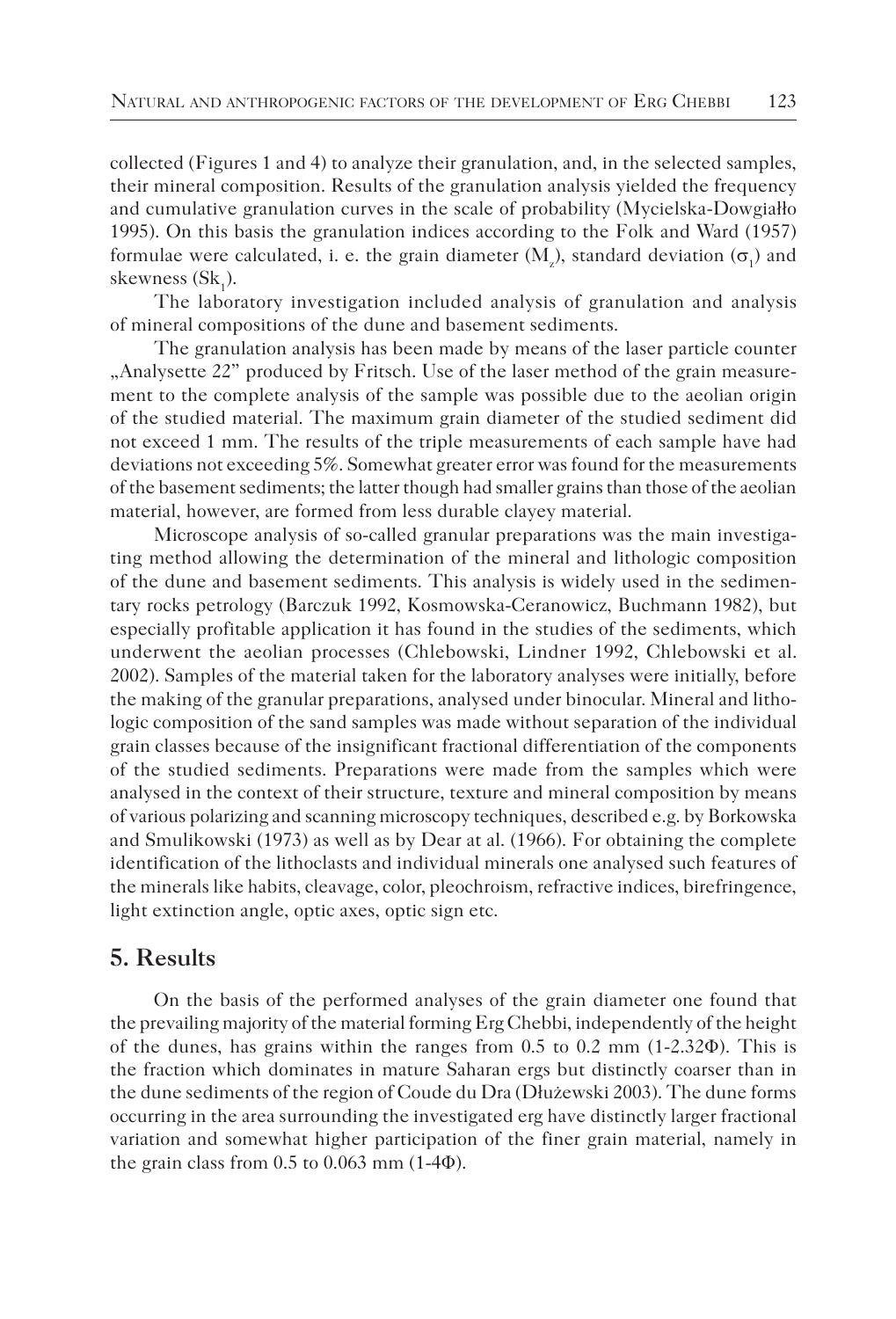Sediments of the basement if the investigated area bear typically distinctly finer material than the dune sediments. This is mainly the material of the dust and clayey fractions  $(<0.032$  mm;  $>5\Phi$ ) connected with the accumulation in the stagnant water of the lakes and even in small depressions without external drainage.

On the basis of the frequency curves one may conclude the distinct absence of the connection between the basement sediments and the sediments building Erg Chebbi and only a limited connection between the sediments of the dunes bordering the erg and the basement sediments dominating in the depression.

Analysis of the cumulative curves of the granulation of the studied sediments from the star dunes indicates the important participation of the grains transported by saltation (Mycielska-Dowgiałło 1995). These are the grains of the diameter from 0.8 to 0.2 mm (0.2-2.32Φ). Grains of the fraction below 0.2 mm (>2.32Φ) are transported in suspension; however, participation of this fraction generally does not exceed 2%. The curves indicate absence of the material transported by dragging and rolling.

The shape of the cumulative curves of the grain sizes of the studied material from the dunes in the area surrounding the erg is similar. One may, however, indicate an insignificant decrease of the maximum grain size transported by floating to 0.125 mm (3Φ).

Cumulative curves of the basement sediments have distinctly different shapes. They show clearly lesser inclination evidencing by far poorer sorting of the basement material, if compared with the material of the dunes. The transport of the grains was dominated by floating.

On the basis of the cumulative curves one calculated the granulation indices according to the formulae proposed by Folk and Ward (1957). The values of the mean diameter of the grain classes  $(M_z)$  of the sediments building the dunes of the studied area may be evaluated as similar each to other. They range mainly from 0.315 to 0.4 mm (1.67-1.32Φ) in the southeastern part of the erg and in the low transversal dunes surrounding Erg Chebbi (Tables 1a, 1b). The star dunes located in the northern and northwestern parts of the erg are built from slightly coarser grains of the diameter ranging from 0.315 to 0.5 mm (1.60-1.00Φ) (Tables 1c, 1d). Coarser material is typical of the lower parts of the star dunes as well, what may be related to the supply of such grains from the apical parts of the dunes due to intense deflation of the finer grains. Thus, the dunes of Erg Chebbi have typically greater average diameter of the grains than the dune sediments in the region of Coude du Dra (Dłużewski 2003), and similar to the majority of the large Saharan ergs (Pietrow 1976, Coque 1962, Barczuk, Dłużewski 2001). Comparing the average diameter of the grains of the material occurring in the dune sediments at Erg Chebbi, one should say that it is distinctly larger than in the areas of the deserts in Middle Asia (Kara-Kum, Kyzyl-Kum), Central Asia (Alshan, Kashgar Valley), Indian Peninsula (Thar), Levant (Negev), South Africa (Namib, Kalahari), Australia (Great Desert in Victoria, Great Sandy Desert, Simpson Desert), where the grain class of 0.1 to 0.25 mm (3.32-2Φ) prevails (Pietrow 1976, Coque 1962). Mean value of the grain diameters comparable to that from the Saharan ergs, Erg Chebbi inclusively, was found only in the Atacama Desert in South America (Finkel 1959). This may come from distinctly greater transporting ability (wind force), which is typical of the Saharan areas or from significantly coarser source material.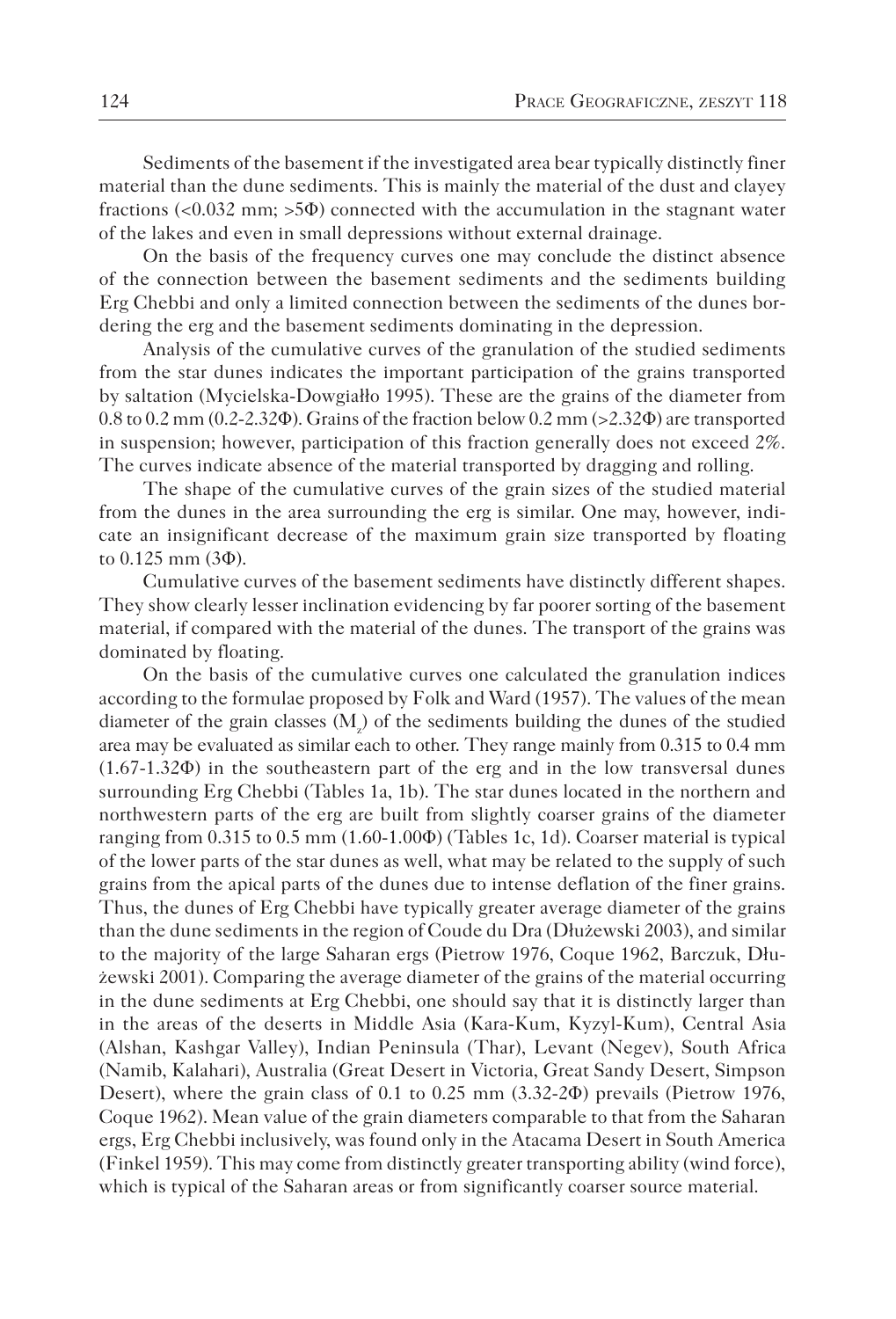Table 1. Granulation indices of the dune sediments:  $M_z$  – average grain diameter,  $\sigma_1$  – standard deviation,  $\text{Sk}_{1}$  – skewness; calculated on the basis of the formulae of Folk and Ward (1957)

| Number of sample       | 4a   | 11a     | 2a      | 10 <sub>b</sub> | 9a      | 8a      | 7a      | 6a      | 5a      | За      | 1a      |
|------------------------|------|---------|---------|-----------------|---------|---------|---------|---------|---------|---------|---------|
| Relative height<br>[m] |      | 10      | 20      | 40              | 60      | 80      | 100     | 120     | 137     | 157     | 157     |
| $\sigma_1$             | 0.57 | 0.63    | 0.47    | 0.52            | 0.57    | 0.51    | 0.57    | 0.57    | 0.45    | 0.51    | 0.53    |
| Mz                     | 1.33 | 1.83    | 1.63    | 2.41            | 1.54    | 1.60    | 1.41    | 1.40    | 1.63    | 1.67    | 1.36    |
| $Sk_1$                 | 0.72 | $-0.13$ | $-0.59$ | $-0.19$         | $-0.31$ | $-0.67$ | $-0.26$ | $-0.37$ | $-0.51$ | $-0.32$ | $-0.28$ |

a. Star dune (height 157 m) – southeastern part

b. Transversal dunes surrounding Erg Chebbi

| Number of sample    | 12a  | 13a  | 14a  | 16a  | 17a     | 18a  | 19a  |
|---------------------|------|------|------|------|---------|------|------|
| Relative height [m] |      |      |      |      |         |      | 2.5  |
| $\sigma_1$          | 0.68 | 0.76 | 0.66 | 0.58 | 0.57    | 0.59 | 0.73 |
| M <sub>z</sub>      | 1.63 | 1.37 | 1.35 | 1.78 | 1.67    | 1.58 | 1.78 |
| Sk <sub>1</sub>     | 0.17 | 0.40 | 0.29 | 0.32 | $-0.19$ | 0.03 | 0.08 |

c. Star dune (height 120 m) – northern part

| Number of sample    | 26 <sub>b</sub> | 27a  | 28a     | 29a     | 30a  | 24a     | 25a     |
|---------------------|-----------------|------|---------|---------|------|---------|---------|
| Relative height [m] | Base            | 20   | 40      | 60      | 80   | 100     | 120     |
| $\sigma_1$          | 0.55            | 0.51 | 0.61    | 0.48    | 0.42 | 0.48    | 0.54    |
| $M_z$               | 1.11            | 1.15 | 1.21    | 1.32    | 1.39 | 1.72    | 1.46    |
| Sk <sub>1</sub>     | $-0.11$         | 0.06 | $-0.29$ | $-0.50$ | 0.11 | $-0.42$ | $-0.66$ |

d. Star dune (height 160 m) – northwestern part

| Number of sample       | 40a  | 42b     | 41a     | 37a     | 35a     | 43а     | 38b     | 34a     | 36a     | 39a     |
|------------------------|------|---------|---------|---------|---------|---------|---------|---------|---------|---------|
| Relative height<br>[m] | Base | 27      | 40      | 60      | 80      | 100     | 120     | 140     | 150     | 160     |
| $\sigma_1$             | 0.66 | 049     | 0.50    | 0.51    | 0.45    | 0.51    | 0.48    | 0.52    | 0.42    | 0.47    |
| $M_z$                  | 1.02 | 1.35    | 1.44    | 1.45    | 1.54    | 1.52    | 1 38    | 1.60    | 1.54    | 1.35    |
| Sk <sub>1</sub>        | 0.21 | $-0.81$ | $-0.78$ | $-0.57$ | $-0.44$ | $-0.54$ | $-0.51$ | $-0.25$ | $-0.38$ | $-0.63$ |

As it was mentioned, the basement is built from significantly finer material than the dunes. Average grain diameter for the basement sediments is from 0.004 to 0.15 mm i.e. 8.03-2.71Φ (Table 2). So fine sediment was probably accumulated in basins without outflows.

On the basis of the values of the standard deviation  $(\sigma_1)$  one may conclude that sorting of the majority of the sediment of the star dunes is at the border between the material moderately and well sorted (Tables 1a, 1c, 1d). Lower dunes occurring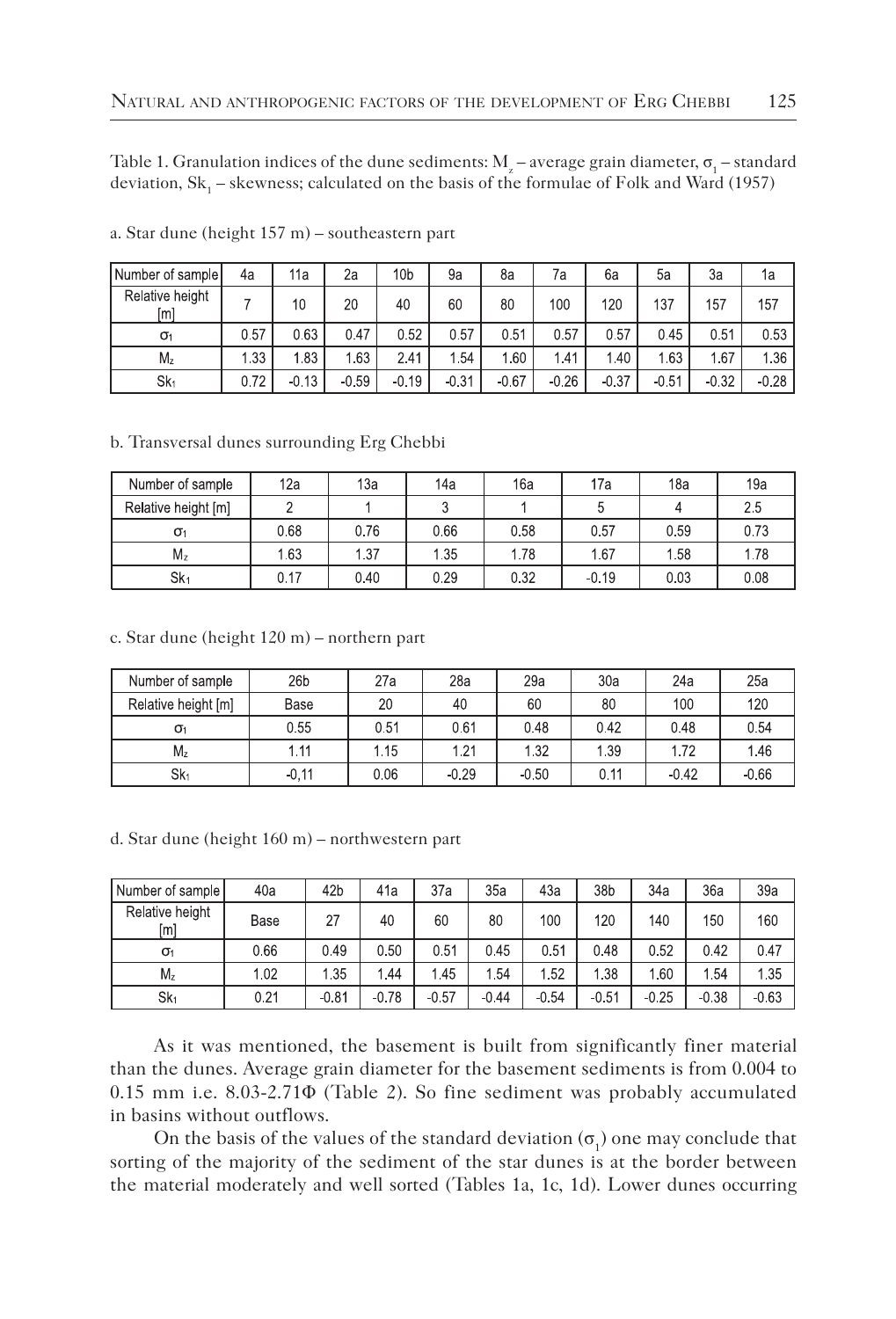Table 2. Indices of the basement sediments granulation, surroundings of Erg Chebbi:  $M_{\rm z}$  – average grain size,  $\sigma_1$  – standard deviation,  $\text{Sk}_1$  – diameter; calculated on the basis of the formulae of Folk and Ward (1957)

| No of sample | 15a  | 20a  | 21a  | 22a  | 23a  |
|--------------|------|------|------|------|------|
| Depth [m]    | 0.10 | 0.40 | 0.60 | 0.80 | 0.35 |
| $\sigma_1$   | 1.17 | 2.48 | 1.45 | 201  | 2.59 |
| M,           | 2.71 | 4.03 | 8.03 | 6.24 | 4.89 |
| $Sk_1$       | 1.59 | 2.02 | 0.36 | 0.11 | 0.06 |

in the neighborhood of the erg have somewhat lower i.e. moderate sorting (Table 1b), what may indicate shorter aeolian transport of this material. Sorting of the material of the investigated dunes may be evaluated as slightly poorer, if compared with the sorting typical of the material of the majority of the dune areas in the hot deserts, which is from 0.28 to 0.39 in the Western Desert in Egypt (El-Baz et al. 1982), from 0.35 to 0.53

in the northern margin of Great Eastern Erg in Tunisia (Dłużewski 2004) and from 0.2 to 0.45 in the deserts of south-western Asia (Dymowska et al. 1984).

Sediments of the basement are poorly or very poorly sorted (Table 2), what confirms the preliminary supposition on their accumulation in very poorly energetic environment.

Distinctly negative values of the skewness indices  $(\mathrm{Sk}_1)$ , as shown in the Tables 1a, 1c and 1d, rarely found in the areas of the hot deserts, indicate that in the dune sediment of Erg Chebbi the material of the coarse fraction prevails over that of fine fraction with respect to the fraction of maximum abundance. This may be connected with sorting of the source sediments and their enrichment in the fractions of coarse grains, as well with great transporting force of wind. Sediments of the dunes occurring in the surroundings of the erg have mostly positive values of skewness (Table 1b), thus the prevalence of the finer material with respect to the grain class of the highest abundance is apparent. Very high values of the skewness index have the sediments of the basement (Table 2). This may indicate the supply of the fine material directly from the basement to the dunes in the surroundings of Erg Chebbi, but also lower dynamics of the transporting environment at lower height. This is confirmed by the skewness index values for the material collected in the lowermost parts of the star dunes (Tables 1a, 1c, 1d).

### **6. Mineral and lithologic composition of the sediments**

A number of the mineral components were distinguished in the studied sediments like monocrystalline and polycrystalline quartz, gypsum, feldspars as well as lithic components or lithoclasts, mainly ferruginous-clayey clasts and various limestones and marls.

**Monocrystalline quartz** is the dominating component in all the investigated samples collected from the dune sediments. Its participation in the sediments of the star dunes ranges from 65% to 82% (Figures 5 and 6). A comparable participation, ca. 70%, was noted in the dunes surrounding the erg. The participation of monocrystalline quartz in the basement sediments is clearly lower and equals ca. 50% in the surface bed and deeper only few percent (Figure 7).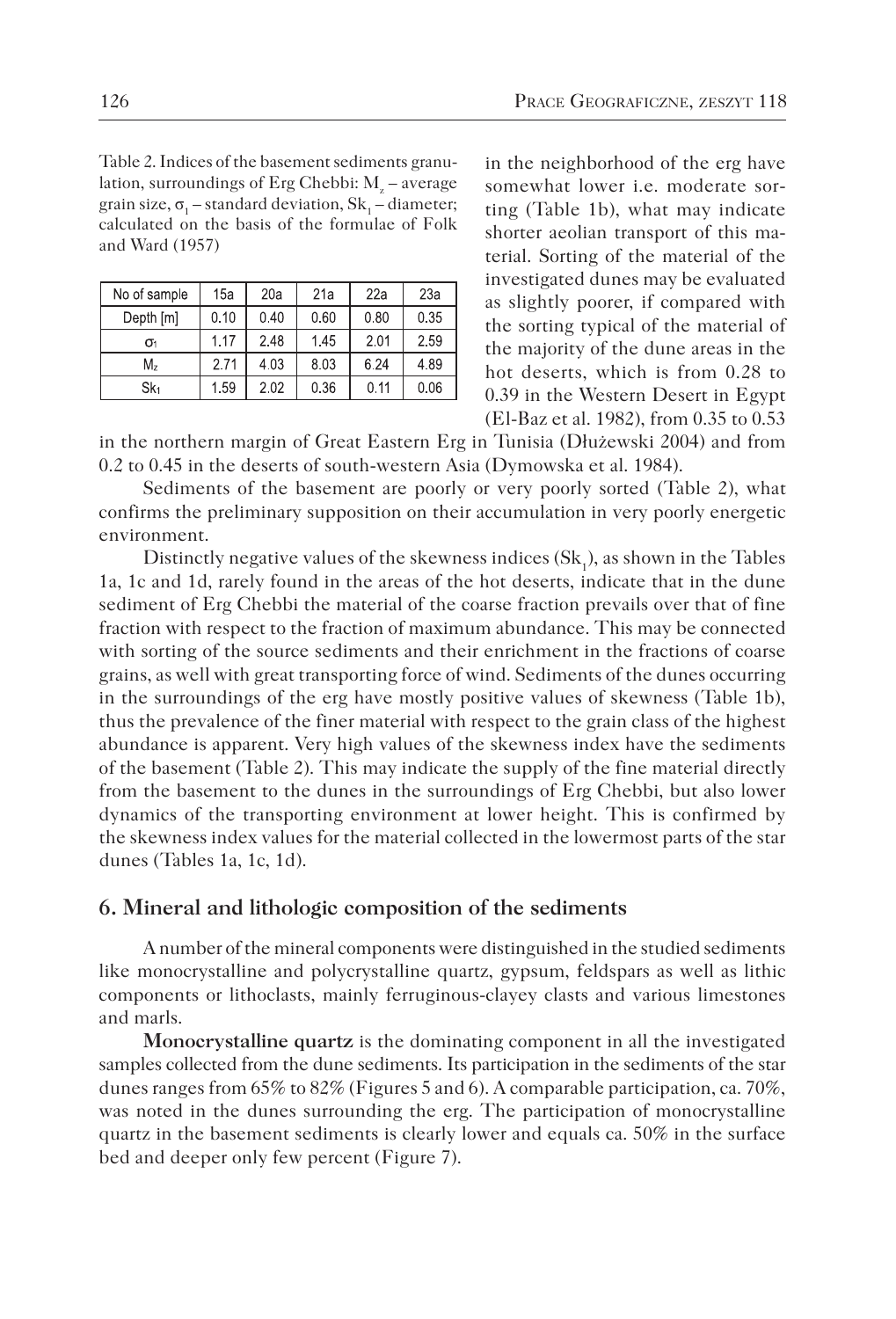

Figure 5. The mineral-lithologic composition of the dune sediments from a star dune in the north-western part of Erg Chebbi; samples 34-43

*Explanations:* 1 – quartz (monocrystalline), 2 – quartz (policrystalline), 3 – gypsum, 4 – fieldspars, 5 – heavy minerals, 6 – ferruginous-clayey clasts, 7 – marls, 8 – chemogenic limestones, 9 – organic limestones, 10 – others.

The grains of the monocrystalline quartz have quite uniform size and optic and crystallographic features. The grains of the coarser fraction are better rounded than those of the fine fraction. Some grains contain gas-liquid inclusions and occasional inclusions of iron compounds.

Determination of the source of the monocrystalline quartz is extremely difficult because of its physical properties and common occurrence. Quartz belongs to the components of very high resistance to physical and chemical destructive factors of weathering and transport. It may be transported for very long distances, thus it is a very good index of the so-called mineralogical maturity of the sediments. Very high content of quartz in sediment jointly with characteristic set of heavy minerals and other textural features may evidence multiple redeposition of the detritic material. Clastic material of such features could pass even several sedimentary-diastrophic cycles. This appears e.g. from the fact, that all components of low resistance had been removed from the sediment in these processes which became enriched in the most resistant components, especially in most common quartz.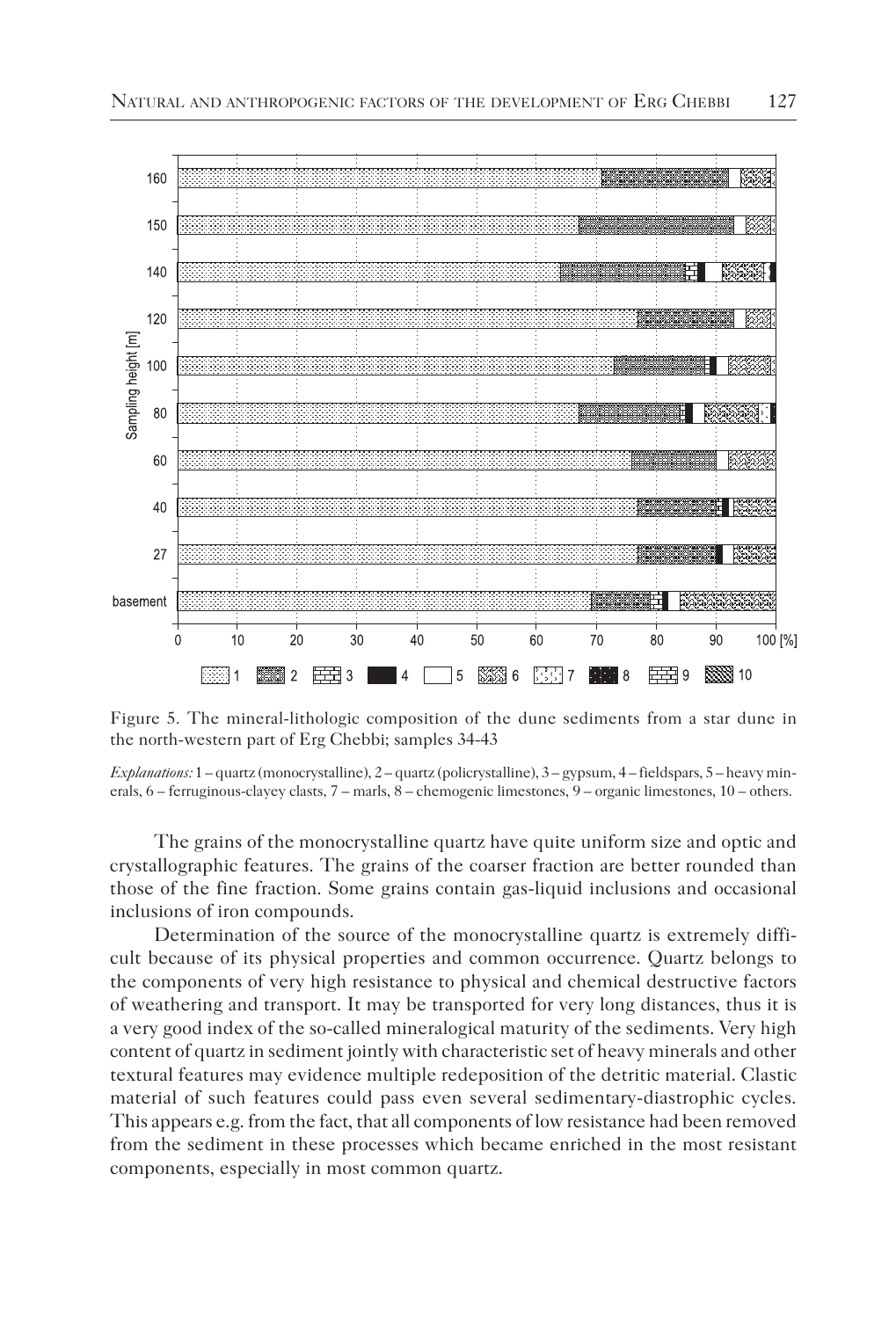

Figure 6. The mineral-lithologic composition of the dune sediments from a star dune in the northern part of Erg Chebbi; samples 24-30

*Explanations:* 1 – quartz (monocrystalline), 2 – quartz (policrystalline), 3 – gypsum, 4 – fieldspars, 5 – heavy minerals, 6 – ferruginous-clayey clasts, 7 – marls, 8 – chemogenic limestones, 9 – organic limestones,  $10$  – others.



Figure 7. The mineral-lithologic composition of the dune sediments from the Erg Chebbi surroundings: sample 12 – single transversal dunes 2 m high, southern area; sample 13 – single barchanoidal dunes, south-eastern area; samples 62 a, b, c – excavation north of the Hassi Labied settlement, western area

*Explanations:* 1 – quartz (monocrystalline), 2 – quartz (policrystalline), 3 – gypsum, 4 – fieldspars, 5 – heavy minerals, 6 – ferruginous-clayey clasts, 7 – marls, 8 – chemogenic limestones, 9 – organic limestones,  $10$  – others.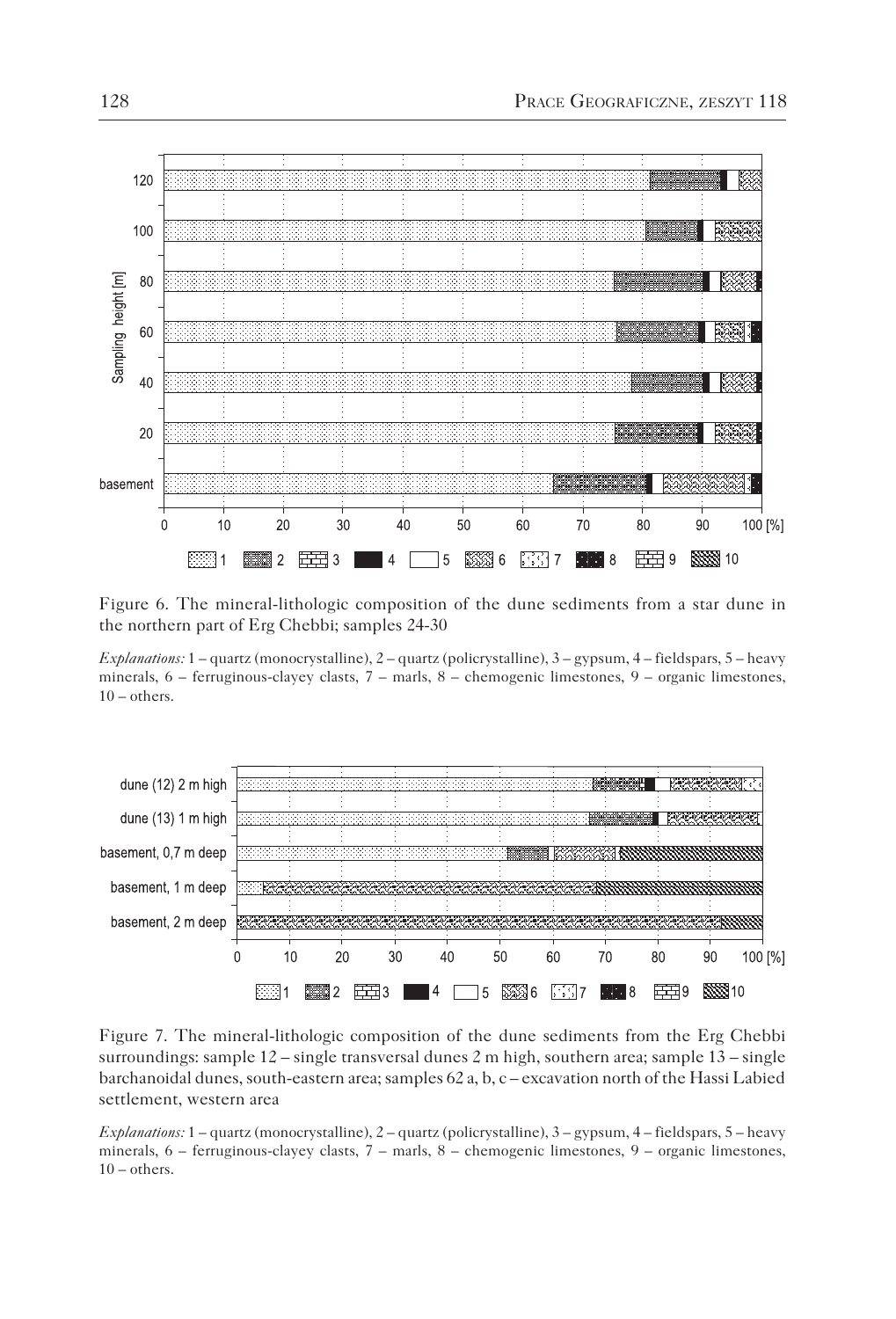**Polycrystalline quartz** is characterized by mosaic texture of individual grains. Its participation in the sediments of the star dunes is distinctly lower than the content of the monocrystalline quartz and equals from  $10\%$  to  $27\%$  (Figures 5 and 6). Content of this component in the dunes surrounding the erg is ca. 10%, and in the basement sediments it occurs only in the surface bed (Figure 7).

Origin of the polycrystalline quartz may be various. Grains of mosaic texture may origin e.g. during metamorphic transformation of sandstone into quartzite. However, mosaic quarts frequently form by hydrothermal crystallization as so-called vein quartz. Unfortunately, the distinguishing these two kinds of quartz in the form of clasts in sandy sediments is extremely difficult, because in microscope image they are very similar. Presence of the polycrystalline quartz in the sediment has the meaning similar to that of the monocrystalline quartz, if the genetic and environmental features are considered. The both kinds of quartz have similar resistance to physical and chemical weathering, and to transport. Only few types of polycrystalline quartz are slightly less resistant than monocrystalline quartz, but the difference is small.

The total content of monocrystalline and polycrystalline quartz in the sediments of the star dunes is from 80% to even 95%, being similar to that in other Saharan ergs (Pietrow 1976, Coque 1962) and distinctly higher than in the dunes of the Coude du Dra region (Barczuk, Dłużewski 2003).

**Ferruginous-clayey clasts** occur in the studied dune sediments as brown aggregates of the random texture and rarer of the parallel or even shaly texture. Its content in the sediments of the star dunes is low and equals from 7% at the height of ca. 20 m to 4% in the apical parts of the dunes (Figures 5, 6). Content of this component is distinctly higher in the sediments at the base of the dunes, reaching ca. 13-17% (Figures 5 and 6) as well as in the dunes surrounding the erg, where the content is the same i.e. 13-17% (Figure 7). Ferruginous-clayey clasts in the basement sediments occur more frequently than in the dune sediments. Their content in the surface bed is ca. 30%, and deeper reaches even more than 90% (Figure 7).

These components have low resistance to destruction, thus they must come from local alimentation areas. Probably most of them are sediments formed in water of limited flow or stagnant, recently occurring as fragments of iron-stained clayey shale. Their occurrence in the basement sediments is connected probably with sedimentation in water reservoir, which occurred in this area till the end of 1980s. Water flowing to this lake both by Oued Ziz and superficially from the surrounding area during rare rains submitted fine detritic material, colored in red by dispersed iron compounds, common in strongly oxidizing desert environment. Ferruginous-clayey clasts formed this way are good indices both the environment in the places of their formation and (due to low resistance to abrasion) and short transport of the sediment.

**Other components** like gypsum, feldspars, marls, various kinds of limestone occur in the studied dune sediments in trace amounts. Their contents only occasionally exceed 3%, and in most samples they were not found. Relatively high contents of heavy minerals (up to 2%) were found in dune sediments, what may confirm high dynamics of the process.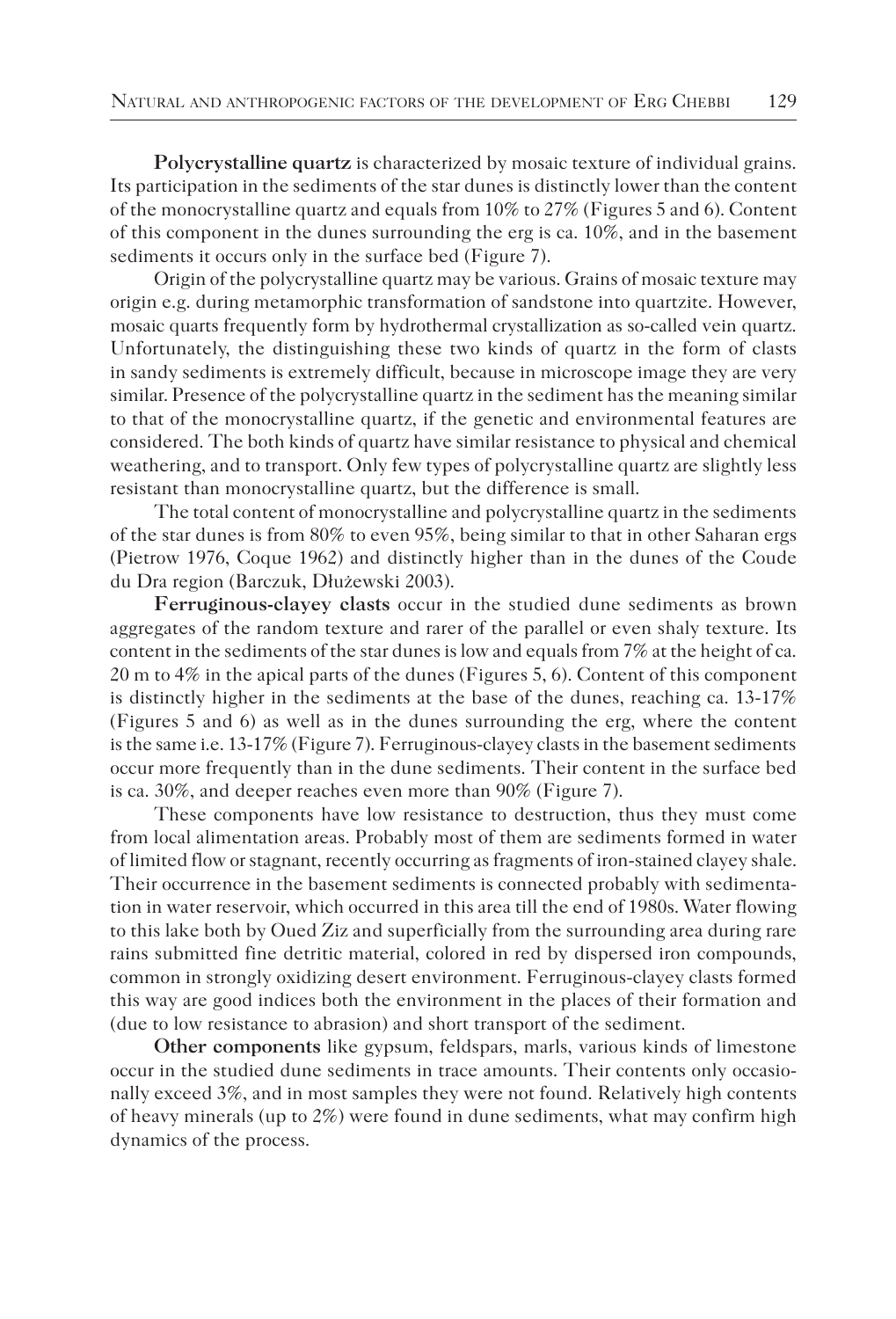# **7. Discussion**

The obtained results indicate very high degree of aeolization of the sediments building the dunes of Erg Chebbi that means the accumulation in dynamic aeolian environment during a long period.

This is evidenced in peculiar by:

- very uniform dune material both within individual forms and within the whole dune field and small variation of the granulation indices,
- large grain diameter,
- good sorting,
- negative values of sorting, indicating absence of the supply of local fine material,
- low content of the mineral components poorly resistant to abrasion in the studied sediments.

Moreover, the studies evidenced very large difference in mineral and lithologic composition of the sediments building the dynes of Erg Chebbi and the sediments of the basement occurring in the surroundings of the erg. Thus it seems that the finegrained sediments of the basement occurring in the close neighborhood of the erg are not source areas for the star dunes.

Development of Erg Chebbi is connected with long-lasting supply of allochthonic material. On the basis of the obtained results and considering the climatic conditions (mainly direction of wind and its force) one may say that the areas of vast hamadas Guir in the east and Kem-Kem in the southwest are the main sources of the material building the star dunes in Erg Chebbi. These are the areas of the gradual desertification, which presently caused almost complete degradation of the vegetation cover. Continental hot climate favors physical weathering and causes decay of rocks to fine fragments sensible to deflation, which is not prevented by vegetation, vanishing there.

These areas mostly not populated due to extremely unfavourable natural conditions and political situation in the Moroccan-Algerian borderland were not affected by human activity. Desertification of these alimentation areas may be connected with the global climate changes and only in this context one may indicate the indirect influence of human activities on the deflation process.

Analysis of the physical-geographic features of the area which hosts the material, building presently the dunes of Erg Chebbi pointed to several factors of high importance to the dune formation. It seems that the area morphology was the most important feature: Erg Chebbi developed in the lowest part of the depression. This fact was undoubtedly connected with two factors favouring the accumulation of the aeolian material – very shallow (or even at the ground surface) water table causing easy wetting of the surface beds and thus development of another factor of extreme importance for sandy material accumulation i.e. vegetation.

One may conclude that the rapid change of the natural environment during last thirty years in the part of the depression occupied by Erg Chebbi, which was caused by construction of the dam on the Ziz River, did not and still does not influence in recognizable degree the development of this dune field.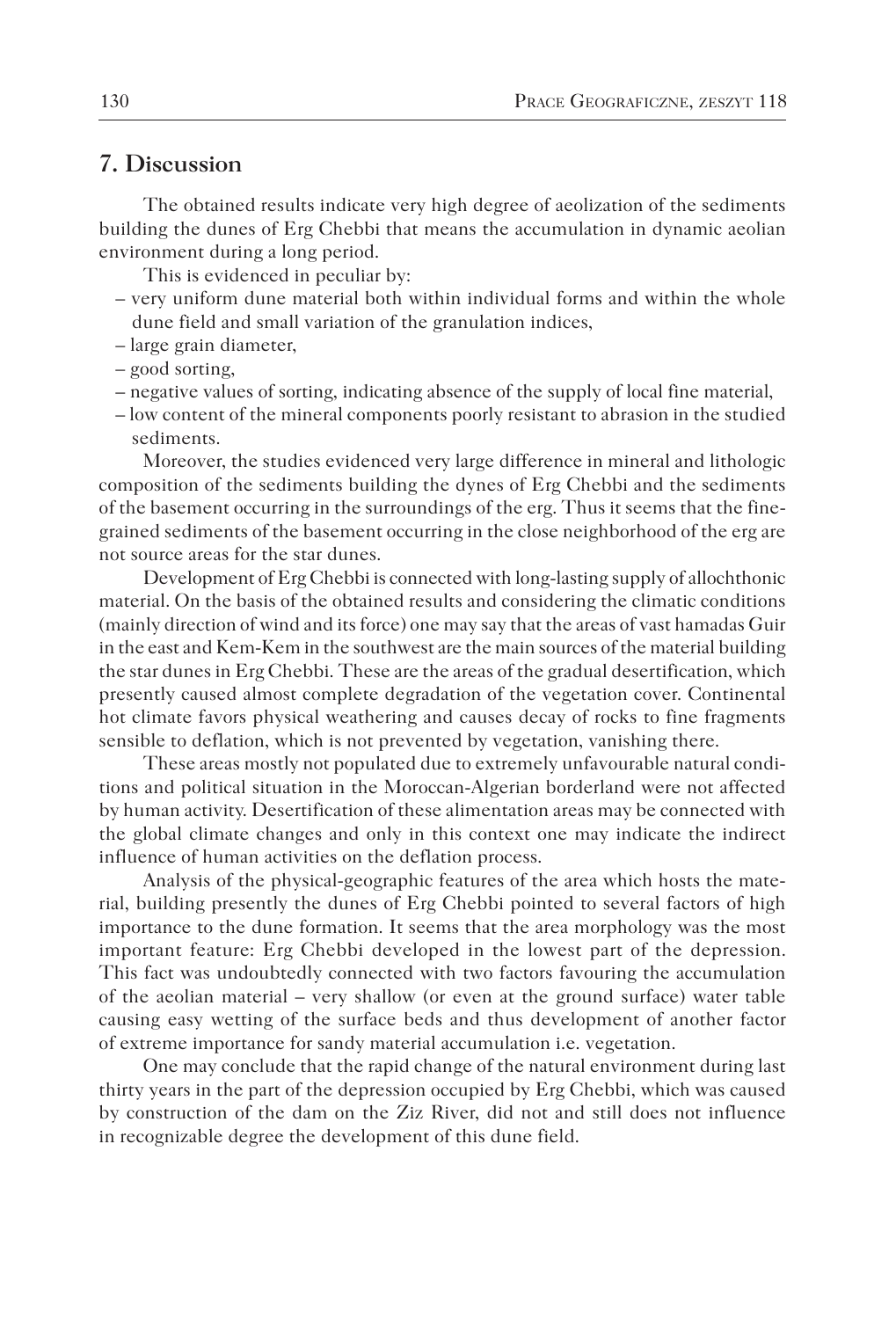The studies of other, small dune fields occurring in the depression in the neighbourhood of Erg Chebbi indicated that their formation was connected with the local material sources which were mainly the presently dry fluvial sediments occurring in the beds of the recently episodic oueds (Photo 6). This is shown by mineralogical a lithological accordance of the sediments and by distinctly linear arrangement of the dune fields coincident with the shape of the riverbed. Analysis of the natural environment of the region have shown that decrease of flow in the numerous in this area but short oueds is connected mainly with lower precipitation and with degradation of the vegetation cover which diminished retention of water in the considered area, and only in small part with decreasing supply of water from outside. About the connection of the intensive development of the dune fields with the decrease of flow in the Ziz River bed resulting from the dam construction one may say exclusively in the context of the dune fields on the western side of Erg Chebbi: the bed sediments of Oued Ziz are the material source for these fields. Supposedly the absence of flow in Oued Ziz resulted in part in decrease of the ground water table in the lowermost part of the depression; this may suggest that the dam influenced the development of the dune fields in this part of the depression. Nevertheless it is excluded that the dam construction might have influenced the development of the dune fields in the areas where ground waters were not supplied from Oued Ziz, though such idea has been suggested in certain publications. The mentioned fields occur mainly in the eastern part of the depression. Moreover it seems that independently from the localization of the dune fields surrounding Erg Chebbi their development may be currently very dynamic. It results from the fact that beside the direct or indirect influences of the human activities, the alluvial bed sediments are now dry and thus very sensitive to deflation.

Distinct linear spectral border along the marginal zone of Erg Chebbi and the surrounding dunes suggests absence of mixing of the material in the zone of contact.

## **8. Conclusions**

On the basis of the performed investigations it was found that the development of Erg Chebbi is connected in a significant degree with global climate changes. The obtained results do not indicate that the local human activity, which influenced during the last 30 years the changes of the natural environment of the studied area, should be also a factor responsible for the erg development. The results of the studies available till present and pertinent to the development of the dune fields in the vicinity of ErgChebbi indicate that the influence of the local anthropopression on their expansion is only partial and concerns mainly the dune fields in the western part of the erg.

The advanced analysis of the problem is recently the subject of the detailed studies carried in the current scientific project realized by the present authors.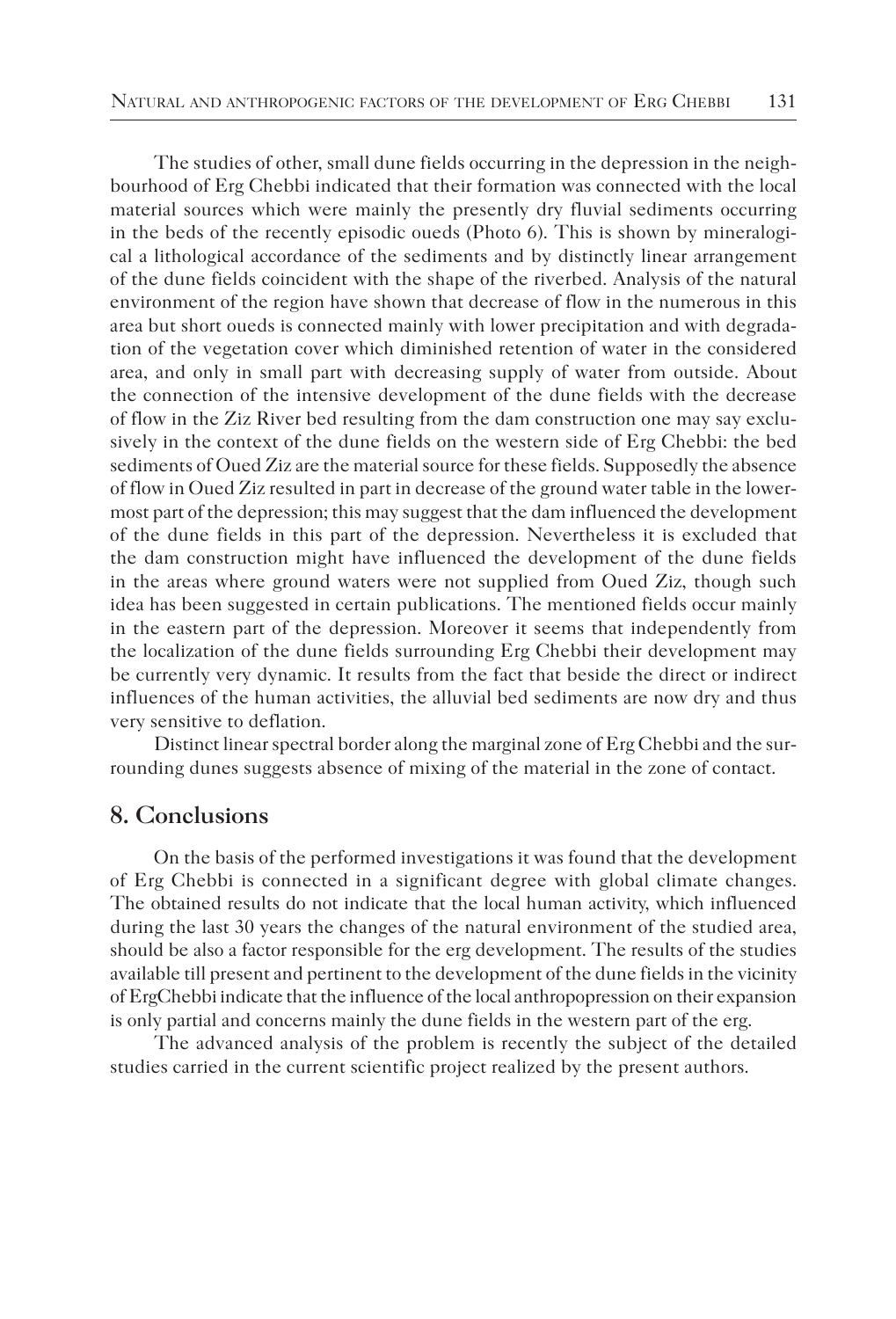# **References**

- Barczuk A., 1992, *Petrology of the Precambrian Clastics and the Evolution of the Midcontinent Rift System (USA),* Arch. Miner., 48, 1-2, 123-204.
- Barczuk A., Dłużewski M., 2001, *Źródło osadów eolicznych w obniżeniu Khargi (południowy Egipt) na podstawie ich cech teksturalnych*, [in:] J. Pełka-Gościniak, T. Szczypek (eds.), *Dynamiczne aspekty geomorfologii eolicznej*, Wydz. Nauk o Ziemi UŚ, SGP, Sosnowiec, 51-61.
- Barczuk A., Dłużewski M., 2003, *Skład mineralno-litologiczny jako podstawa do określenia źródła i wskaźnik stopnia eolizacji osadów wydmowych*, [in:] M. Dłużewski (ed.), *Współczesna ewolucja środowiska przyrodniczego regionu Coude du Dra (Maroko) i jej wpływ na warunki życia ludności,* Wyd. Akad. Dialog, Warszawa, 121-134.
- Barczuk A., Dłużewski M., Dubis L., Skocki K., 2006, *Rozwój pól wydmowych Ergu Chebbi,*  [in:] M. Dłużewski, I. Tsermegas (eds.), *Geograficzne i geologiczne uwarunkowania rozwoju rzeźby Maroka*, Warsztaty Geomorfologiczne, Maroko 19.04-04.05 2006, Wydz. Geogr. i Stud. Reg. UW, SGP, Warszawa, 187-216.
- Benmohammadi A., 2001, *Ensablement et désertification au sud-est Marocain: Trajectoires éoliennes et origine du sable des vellées de Drâa, Ziz et Rhéris*, Thèse de Doctorat d'Etat, Université Ibn Tofial, Faculté des Sciences, Kenitra.
- Borkowska M., Smulikowski K., 1973, *Minerały skałotwórcze,* Wyd. Geol., Warszawa.
- Chlebowski R., Lindner L., 1992, *Źródła materiału i warunki akumulacji lessów młodszych Wyżyny Małopolskiej,* Biul. Geol. UW, 32, 13-50.
- Chlebowski R., Lindner L., Barczuk A., Bogucki A., Gozik P., Łańczot M., Wojtanowicz J., 2002, *Warunki akumulacji lessów młodszych górnych Wyżyny Lubelskiej (Polska) i Wyżyny Wołyńskiej (Ukraina) na podstawie badań geologicznych i mineralogicznych*, [in:] *Peryglacjał plejstoceński w osadach i rzeźbie obszaru Polski*, II Świętokrzyskie Spotkania Geol.-Geomorfolog., Jodłowy Dwór, 9-11.05.2002.
- Coque R., 1962, *La Tunisie présaharienne*, Etude géomorphologique, Armand Colin, Paris.
- Dear W.A., Howie R.A., Zussman J., 1966, *An introduction to the rock forming minerals,* Longman, Harlow, England.
- Dłużewski M., 2003., *Rozprzestrzenianie się pól wydmowych jako skutek pustynnienia*, [in:] M. Dłużewski (ed.), *Współczesna ewolucja środowiska przyrodniczego regionu Coude du Dra (Maroko) i jej wpływ na warunki życia ludności*, Wyd. Akad. Dialog, Warszawa, 77-101.
- Dłużewski M., 2004, *Ewolucja pola wydmowego w okolicach Douz*, [in:] Mat. Warsztatów Geomorfologicznych, Tunezja, 15-29.04.2004, Warszawa, 71-82.
- Dymowska T., Dymowski W., Mityk J., Mycielska-Dowgiałło E., 1984, *Cechy teksturalne osadów wydmowych pustyń Azji południowo-zachodniej*, Ann. Soc. Geol. Pol. Kraków.
- El-Baz F., Slezak M.H., Maxwell T.A., 1982, *Preliminary Analysis of Color Variations of Sand Deposits in the Western Desert of Egypt*, [in:] *Desert Landforms of Southwest Egypt: A Basis for Comparison with Mars*, Nat. Aero. and Space Adm., Washington, DC.
- Finkel, H.J. 1959, *The barchans of Southern Peru*, Jour. Geol., 67, 6, 614-647.
- Folk R.L., Ward W., 1957, *Brazos River bar: A study in the significance of grain size parameters,* Jurnal Sediment. Petrol., 27.
- Kosmowska-Ceranowicz B., Buhmann D., 1982, *Translucent heavy minerals and clay minerals in Tertiary sediments of Gołębin Stary and Kuleszewo (Poland)*, Prace Muzeum Ziemi, 35, 89-109.